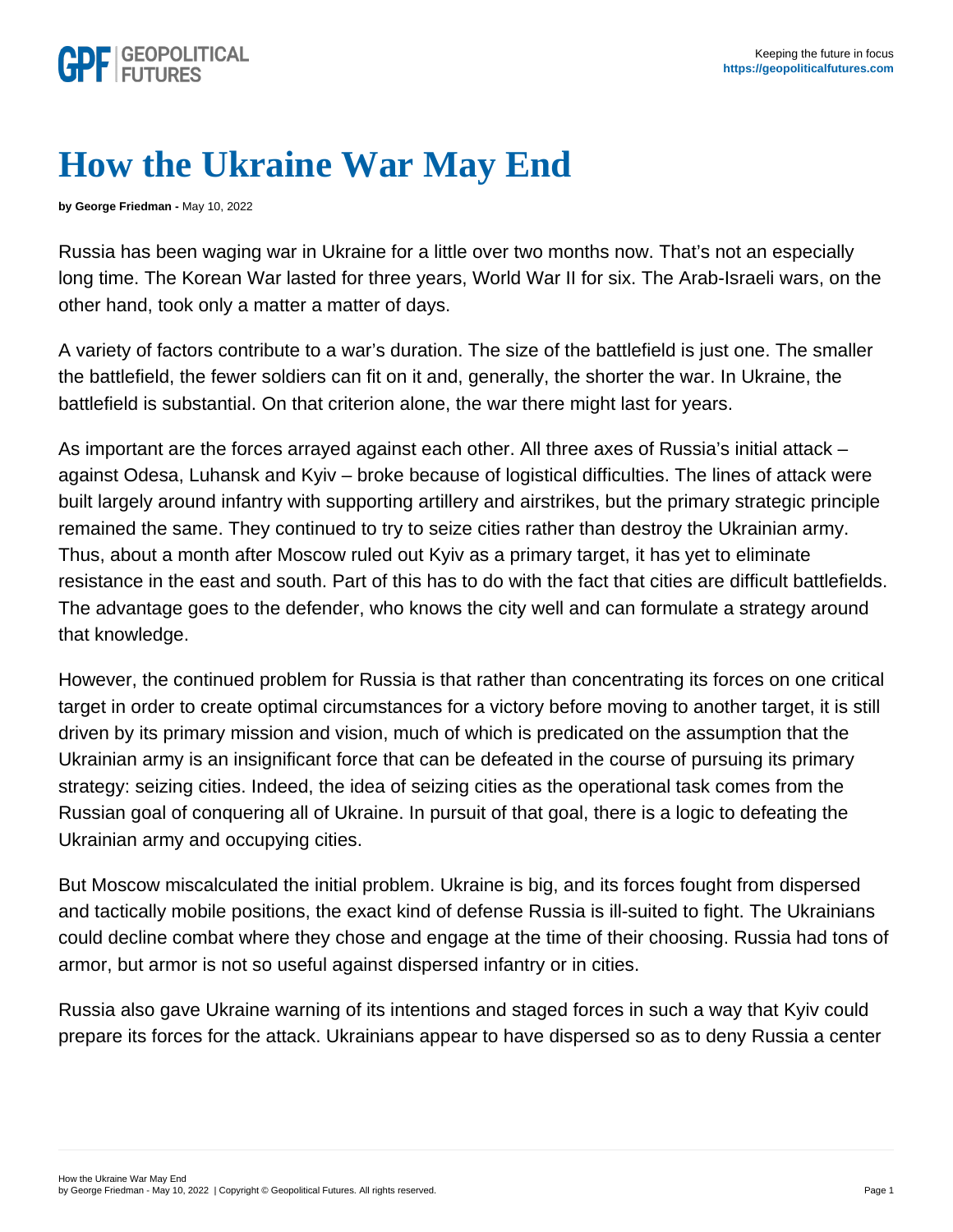of gravity to attack. The Ukrainians also accepted limited strategic control over their forces while giving tactical control to local forces. That meant that the Russians were deprived of a primary advantage: the ability to destroy any military concentration or interfere with communication in the field. The Ukrainians did not create vulnerable command centers or a jammable communications network. Infantry teams of various sizes were free to deploy and strike based on tactical opportunity. In other words, forces familiar with the situation were not under the continual control of a central command that was unfamiliar. The Russians could not occupy Ukraine in one blow as they expected. Moscow has since tried to impose a war of attrition. The problem is that this war of attrition costs the Russians as much as the Ukrainians, and in some ways more.

The Ukrainians had a second advantage: the United States. The U.S. wanted the Russian invasion to fail. If Ukraine fell, then the Russian army would be face to face with NATO, from Poland to Romania. Russian intentions were always unclear, but assuming the worst case, Russia might follow a successful invasion with another drive westward to recover its pre-1991 position. Washington would then inevitably be drawn into direct conflict with Russia. And the U.S. above all did not want to deploy troops into combat. Circumstances dictated that Ukraine not be defeated and that U.S. troops not be drawn in. The early stages of the invasion showed that denying Russia its victory without U.S. forces was possible.

What Ukraine needed was a massive infusion of advanced weapons. Wars change. What had been an effective infantry operation had to be reinforced with anti-tank, anti-air and advanced reconnaissance systems. Confronting the Russian army now is the same infantry that had fought them to a standstill, coupled with advanced weapons and munitions. These need to be managed from a central command, which changes Ukrainian operations but puts Russia at risk in any strategic offensive.

This is where the question of time comes in. New weapons take time to be integrated with the forces using them. Until then, if Russia wants to win, it will have to commence an offensive designed to prevent these weapons from becoming operational. The problem is that the Russians have shown little flexibility in abandoning their assumptions for new realities. The Ukrainians are getting stronger, not weaker, and the United States, while still not deploying forces, is providing a significant arsenal. The Ukrainians are not under pressure to concede defeat. The Russians are not winning, but assuming they have reserves we haven't seen yet, they might be able to defeat the Ukrainians.

The political cost of withdrawing or accepting a cease-fire is difficult for the Russian leadership. Their credibility in Russia would be weakened. The U.S. cannot allow Russia to win because it cannot